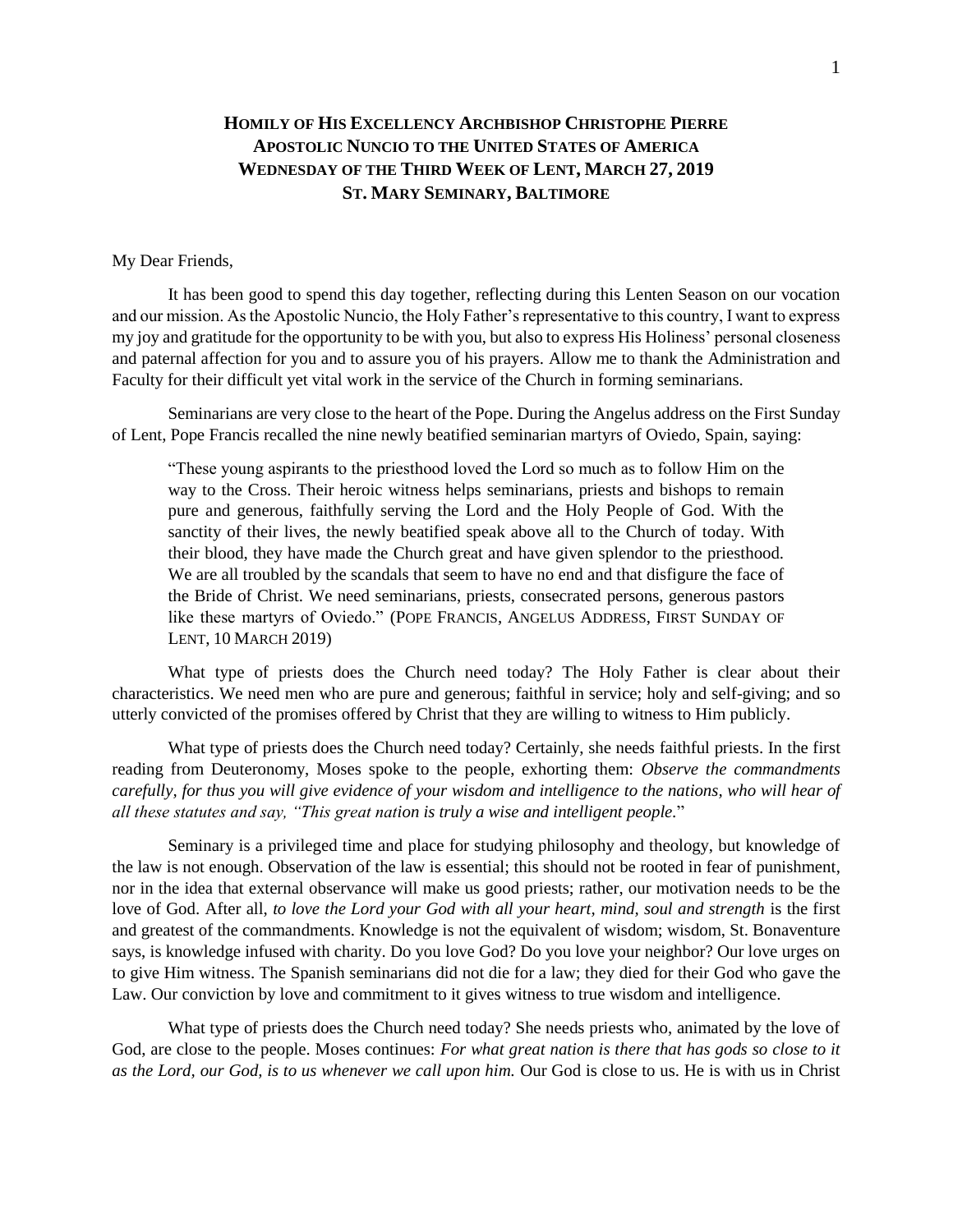Jesus, especially in His Word and in the Eucharist. He is close to us in prayer and in the Mystical Body of Christ. Do you know this closeness? Do you experience it in prayer?

Right from the beginning of his pontificate, Pope Francis encouraged us to be a Church that goes forth to the spiritual and existential peripheries and to have the smell of the sheep. He wants us to communicate the tenderness of God. He called the Jubilee Year of Mercy to remind us that God draws near, even to sinners, to heal and restore them to His friendship. Our world has enough self-righteous, judgmental people, all too eager to condemn. The Church needs priests who are willing to be living signs of God's Merciful Presence.

What type of priests does the Church need today? She needs priests who attract and inspire. God has called you to something great. He has not called you to be a bureaucrat or functionary, who carries out tasks like a robot; rather, he has made you – flesh and blood. It is important to grow in our awareness of who we are and to have, as I have said many times, a genuine affection for ourselves, but not in a selfreferential way. The different pillars of formation all build upon the human pillar. St. Thomas would say: Grace does not destroy our nature but perfects it. God comes to sanctify us. He wants real human beings who are willing to engage others – to meet them in their humanity and to inspire them by word and deed; to attract them with a smile and human warmth; and draw them by kindness and gentleness into a deeper relationship with Him.

The people want priests who are both prayerful and willing to spend time with them, who are genuinely concerned for them and their families. The lay faithful genuinely desire priests who are willing to encounter them and refuse to be indifferent to suffering, and, I would add, this is what the Holy Father wants as well. The Pope said:

"He (the priest of Christ) is anointed for his people, not to choose his own projects but to be close to the real men and women whom God has entrusted to him. No one is excluded from his heart, his prayers or his smile. With a father's loving gaze and heart, he welcomes and includes everyone, and if at times he has to correct, it is to draw people closer. He stands apart from no one, but is always ready to dirty his hands." (HOMILY, SOLEMNITY OF THE SACRED HEART, JUBILEE FOR PRIESTS, 3 JUNE 2016)

What type of priests does the Church need today? The Church needs priests who are willing to go out of their comfort zone and who are willing to reject worldliness. For us to better understand this, we need to look closer at the context of our Gospel passage. It comes from the fifth chapter of the Sermon on the Mount. The chapter begins with the Beatitudes, which provide a whole new way of looking at the world and which offer some idea of what the interior dispositions of the disciples of Jesus ought to be. After the Beatitudes, Jesus tells His disciples that they are "the salt of the earth" and the "light of the world." As salt, they are to purify and preserve from corruption and are to add flavor to this world. As light, they are to dispel the darkness of error; offer hope to those who find themselves in misery and sin; and illuminate the way for others to find the path that leads to life.

With today's Gospel, which is just two verse, Jesus tells His disciples that He has not come to abolish the law but to fulfill it. He is very clear: *Whoever obeys and teaches the commandments will be called greatest in the Kingdom of God*. As future ministers *of the Church*, there is an expectation that you will be faithful to the Church's discipline and teaching. People expect, and indeed, they have a right to the authentic, living Tradition of the Church and to the sacraments.

Nevertheless, Jesus is talking about something deeper, because the next line of the Gospel reads: *Unless your righteousness exceeds that of the scribes and Pharisees, you shall not enter into the Kingdom*.